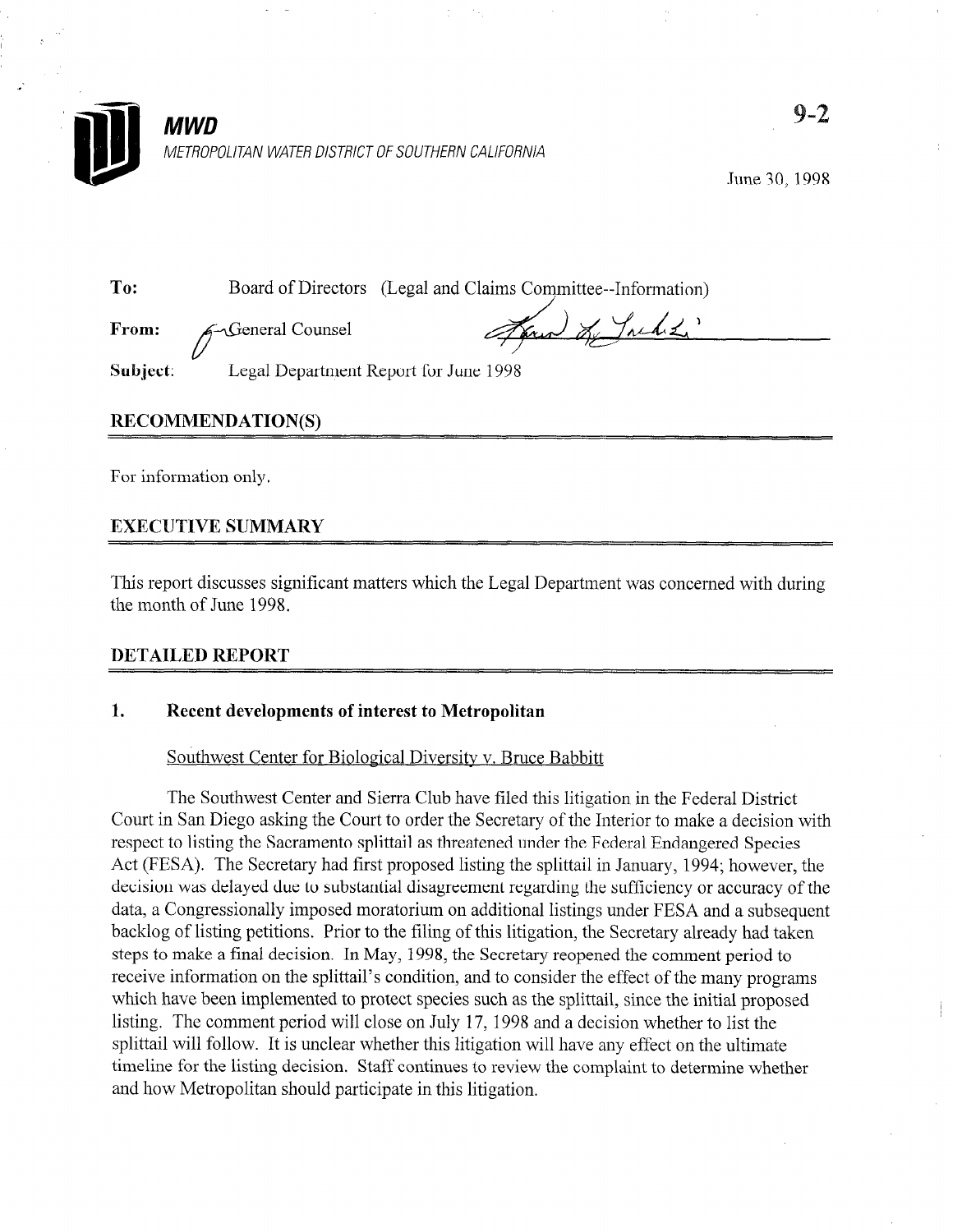#### 2. Litigation to Which Metropolitan Is a Party

# Associated General Contractors. San Diego Chapter (AGC) v. MWD

Metropolitan filed its brief with the Ninth Circuit Court of Appeals in the appeal brought by AGC seeking to overturn the District Court's denial of its request for injunctive relief. This matter arises following AGC's attempt to enjoin Metropolitan from using Project Labor Agreements (PLAs) on the Eastside Reservoir and Inland Feeder Projects, alleging that Metropolitan, as a state entity, could not include language in its bid specifications related to local collective bargaining agreements requiring contributions to benefit funds regulated by the Employee Retirement Income Security Act of 1974 (ERISA). In a ruling favorable to Metropolitan, the District Court ruled that PLAs are not state laws preempted under ERISA. AGC has filed an Amended Complaint, again challenging the District's use of Project Labor Agreements for the Eastside Reservoir and Inland Feeder Projects under ERISA. Metropolitan is preparing an Answer to the Amended Complaint and will again seek to have the action dismissed.

## Southwest Center for Biological Diversity v. USBR

Plaintiff has filed a Petition for Rehearing and Suggestion for Rehearing en Bane with the Ninth Circuit Court of Appeals. As reported previously, a three-judge panel of the Ninth Circuit affirmed the trial court's decision in favor of the United States, denying plaintiff's request Chean annihed the Bureau of Recision in layor of the United Blates, deliving planning s (1) that the Bureau of Reclamation be required to lower the rever of Lake Mead to protect bounives term whow I fyeater the Bureau's continued operation of its Colorado River is  $\mathcal{L}$ biological opinion additionsing the Bureau's communed operation of its colorado Kiver facili (subject to certain conditions) be invalidated. Plaintiff's petition requests the same panel to reconsider its opinion or, in the alternative, for all of the Ninth Circuit judges to rehear the matter "en banc." Staff is reviewing the petition and potential responses with outside counsel, counsel<br>for the United States, for the Lower Basin States and other Colorado River contractors.

#### **State Water Resources Control Board Hearings**

All parties have filed exhibits and testimony with respect to the first two issues to be considered by the SWRCB in its upcoming water rights hearings:  $\ell$ ) whether its Order 95-6, which conforms the water projects' water rights permits to existing biological opinion requirements, should be extended beyond December, 1998, and 2) whether the San Joaquin River Agreement (also known as VAMP) should be adopted. Metropolitan and the State Water Contractors (SWC) will be supporting the Department of Water Resources in urging that 95-6 be extended because, absent the extension, the projects would be subject to potentially inconsistent regulatory requirements. With respect to the San Joaquin River Agreement, Metropolitan and the SWC will support testimony by the San Joaquin River interests and state and federal fishery agencies urging adoption of the Agreement. Several hearing dates are scheduled on these issues beginning on July 1, 1998.